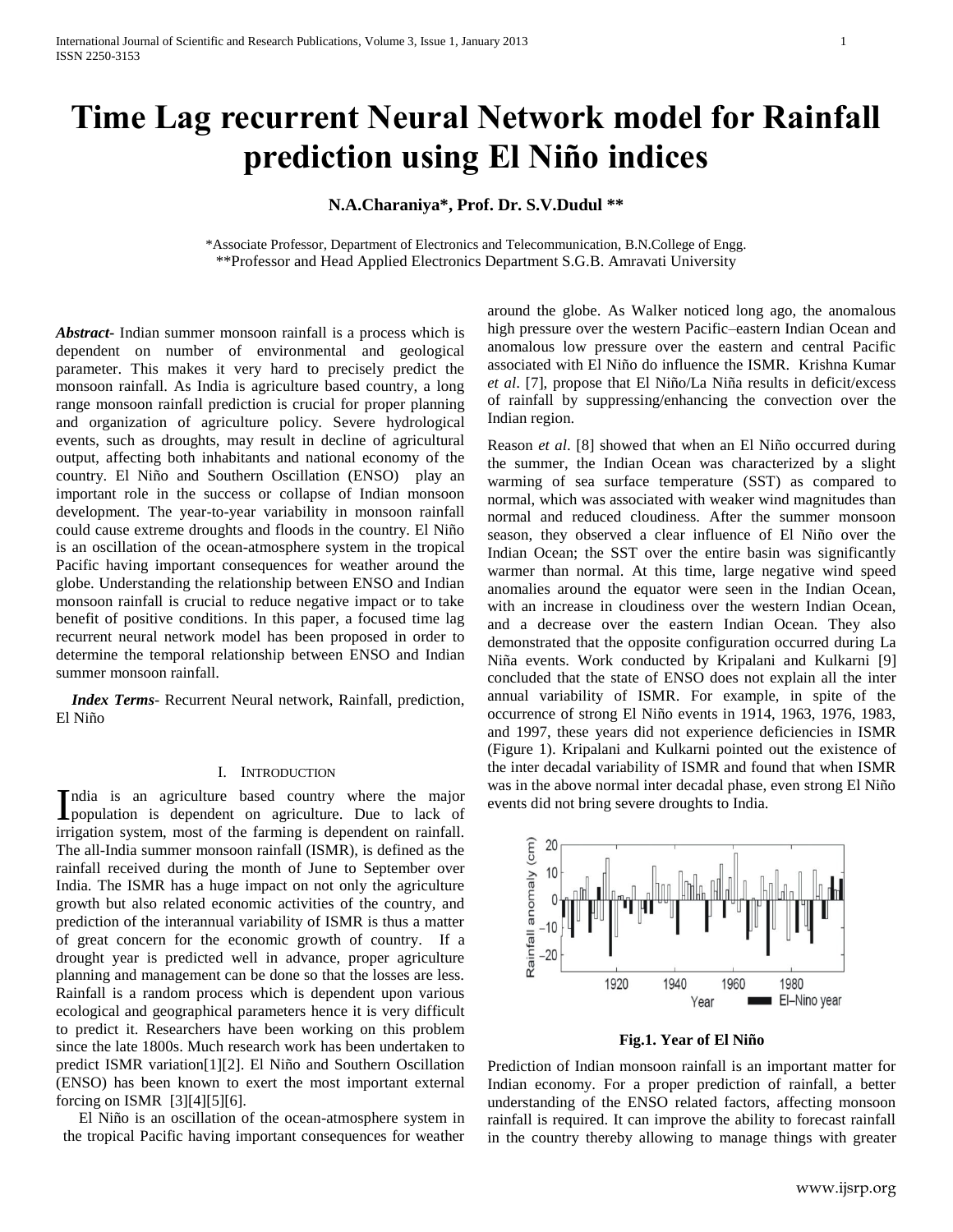success. Assessing this relationship with climate modeling could be a useful tool to comprehend processes in El Niño

Artificial Neural Networks (ANN), which replicate the parallel distributed processing of the human nervous system, have proven to be very powerful tool in dealing with complicated problems, such as pattern recognition and function approximation. Hornik et al. [10] has shown that an ANN with adequate complexity is capable of approximating any function to a greater accuracy. In addition, ANNs are computationally robust, in the way that they have the ability to learn and give correct output even if the input contains error [11]. For prediction based upon past input, a time delay recurrent neural network model is more efficient [12].

In this paper a time lag recurrent neural network model is proposed which can be used as tool to comprehend processes in El Niño teleconnection with Indian Summer Monsoon. A time lagged recurrent network has the static Processing elements (PEs) substituted by PEs with short term memories, such as the gamma, the Laguarre or the tap delay line. Memories can be appended to any layer in the network, producing very sophisticated neural topologies very useful for time series prediction and system identification.

# II. DATA

The following data sets are used in this study:

(1) All India monthly Rainfall data : All-India rainfall during 1950–2006 is acquired from [www.iitromset.com.](http://www.iitromset.com/) Out of which 60 percent is used for training the neural network model and 15 percent for cross validation and 25 percent for testing the model.

(2) ENSO index: we have taken NINO index time series for a period of 1950-2006,

> i. Nino 1+2 i.e. the Sea surface temperature (SST) anomaly averaged over the region  $(90-150)$  W.  $5\square N-5\square S$ ).

Data of Nino1+2 SST was taken from Ocean Observations Panel for Climate (OOPC) site, http://ioc-goos-oopc.org/.

## III. NEURAL NETWORK MODEL

 To determine the temporal relation between the El Niño and ISMR a focused time lag neural network with gamma memory has been used. Time is an essential dimension of learning. We may incorporate time into the design of a neural network implicitly or explicitly [13]. A straightforward method of implicit representation of time is to add a short-term memory structure in the input layer of a static neural network [14] (e.g., multilayer perceptron). This memory structure is used to store the past information, which can be used to analyze the data in a more efficient way. The element in the memory structure can be varied as per requirement. The resulting configuration is called as focused time lagged feedforward network (TLFN).

teleconnection with Indian Summer Monsoon.



### **Fig 2. A focused TDNN with one hidden layer and a tap delay line with k+1 taps**

The short-term memory structure may be implemented in one of two forms, as described below:

- 1. Tapped-Delay-Line (TDL) Memory: This is the most commonly used form of short-term memory. It consists of p unit delays with  $(p + 1)$  terminals, which may be viewed as a single input–multiple output network. A focused TLFN network using the combination of a TDL memory and multilayer perceptron. The unit-delay is denoted by  $z^{-1}$ . The memory depth of a TDL memory is fixed at p, and its memory resolution is fixed at unity, giving a depth resolution constant of p.
- 2. Gamma Memory: We may exercise control over the memory depth by building a feedback loop around each unit delay, as illustrated in Fig.3 .Effectively, the unit delay  $z^{-1}$  of the standard TDL memory is replaced by the transfer function[15]

$$
G(z) = \frac{\mu Z^{-1}}{1 - (1 - \mu)Z^{-1}}
$$

where  $\mu$  is an adjustable parameter. For stability, the only pole of  $G(z)$  at  $z = (1 - \mu)$  must lie inside the unit circle in the *z* plane. This, in turn, requires that we restrict the choice of  $\mu$  to the following range of values:

 $0 < \mu < 2$ 

The overall impulse response of the gamma memory, consisting of *p* sections, is the inverse *z* transform of the overall transfer function.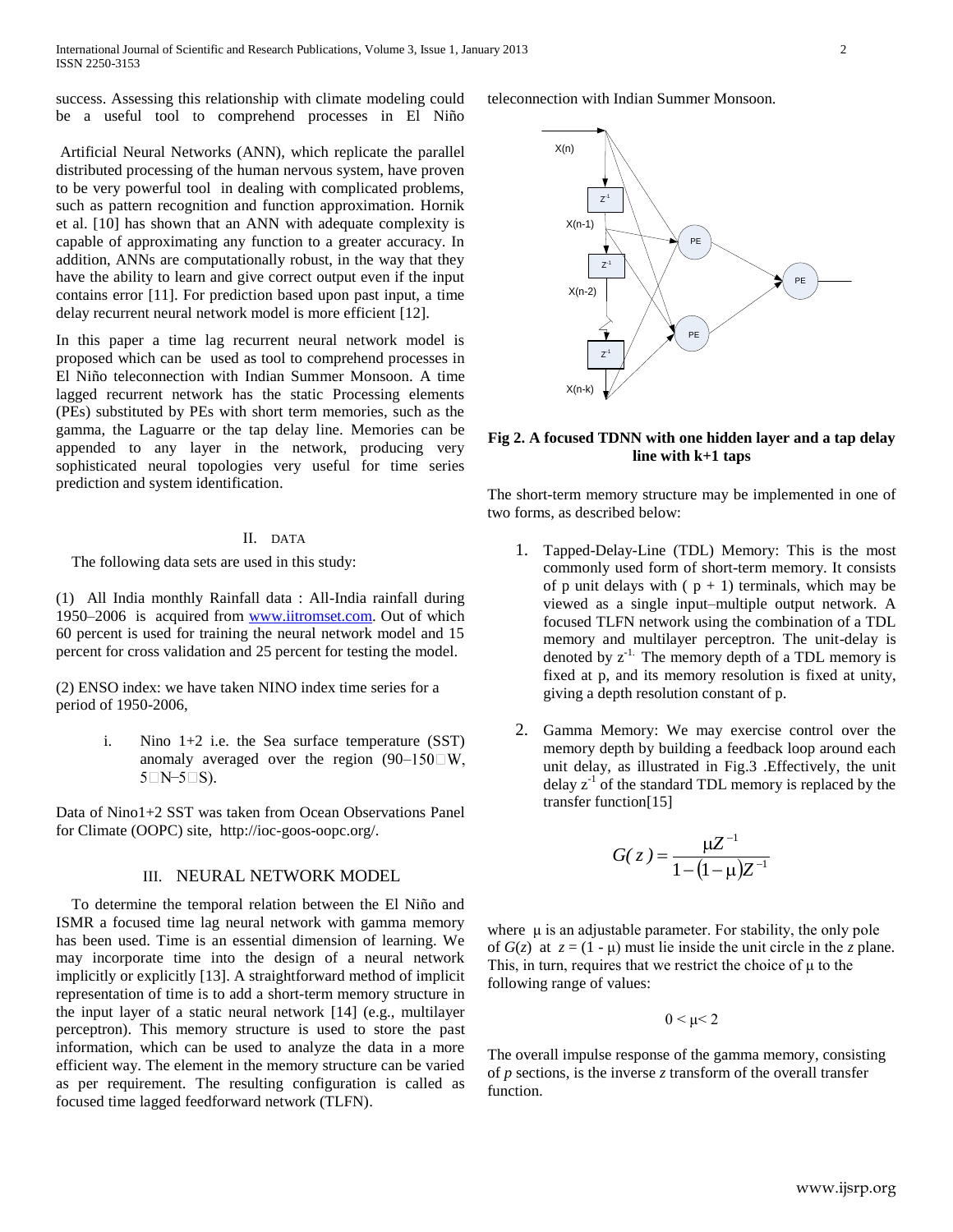

**Fig 3.Time lag recurrent neural network with gamma memory.**

# IV. Development of Neural network model

 A focused time lag recurrent neural network is developed to determine the temporal relationship between Indian monsoon rainfall and historical value of El Niño. El Niño has a great impact on the Indian monsoon rainfall. We have tried to develop a neural network model to predict the rainfall one month ahead based upon historical El Niño indices.

 A three layer Focused Time Lag Recurrent Neural network(2- 16-1) model has been designed with Gamma memory and conjugate gradient back propagation learning algorithm. The training of a neural network model is usually accomplished by using a backpropagation (BP) algorithm. Input data presented to the system was monthly values of El Niño and average monthly rainfall, The system was designed to predict rainfall over one month period based upon the rainfall and El Nino indices for past few months. The amount of past data used for predicting the rainfall for next month is dependent upon the number of lags and Gamma parameter of the model. Data was partitioned into three parts with 60 percent for training, 15 percent as cross validation for evaluating the model performance and 25 percent for testing the model on data not seen before. Model was designed and tested rigorously for various number of lag, number of neuron at hidden layer and with different values of gamma parameter.

Performance of the model is evaluated on the basis of correlation coefficient, root mean square error and maximum absolute error.

Correlation coefficient  $(R^2)$  is defined as

$$
R^{2} = \frac{\sum_{i=1}^{N} (x_{act}(i) - \bar{x}_{act})(x_{pre}(i) - \bar{x}_{pre})}{\sqrt{\sum_{i=1}^{N} (x_{act}(i) - \bar{x}_{act})^{2} \sum_{i=1}^{N} (x_{pre}(i) - \bar{x}_{pre})^{2}}}
$$

Normalized Root Mean Square Error (NRMSE) is defined as

$$
NRMSE = \frac{\sqrt{\frac{1}{N} \sum_{i=1}^{N} (x_{act}(i) - x_{pre}(i))^2}}{(Max(x_{pre}) - Min(x_{pre}))}
$$

Maximum Absolute error is defined as

$$
MAE = Max(Abs(x_{act}(i) - x_{pre}(i)))
$$

Where  $x_{act}(i)$  is actual rainfall and  $x_{pre}(i)$  is predicted rainfall value at point i

 $x_{act}$  and  $x_{pre}$  are the mean value of actual and predicted rainfall series.

N is the sample size.

 $Max(x_{\tiny pre})$  is maximum value of predicted rainfall ,  $Min(x_{pre})$  is minimum value of predicted rainfall.

#### V RESULT AND DISCUSSION

 During the development of the alternative ANNs, various network configurations were explored in order to determine the effect of number of neuron in hidden layer., number of lags and various values of gamma parameter. Numbers of neurons in hidden nodes were varied were from 4 to 32 and NMSE was calculated. The result is shown in table.1. Eight number of neuron in the hidden are found to be optimum in order to have best performance. Number of lags was varied from 4 to 24 and the best result was found at sixteen lag as shown in table.2. Number of tap decides the amount of delay required i.e. data from previous inputs. Table.3 shows the variation in the performance parameter of the model with the changes in gamma parameter. Minimum NMSE is found at gamma parameter equal to 0.8. Gamma parameter decides the amount of feedback to be taken from the various taps. The results are shown in the table given below. A plot between actual rainfall and predicted rainfall is shown in the fig.4. The plot is linear with residual given in the below figure.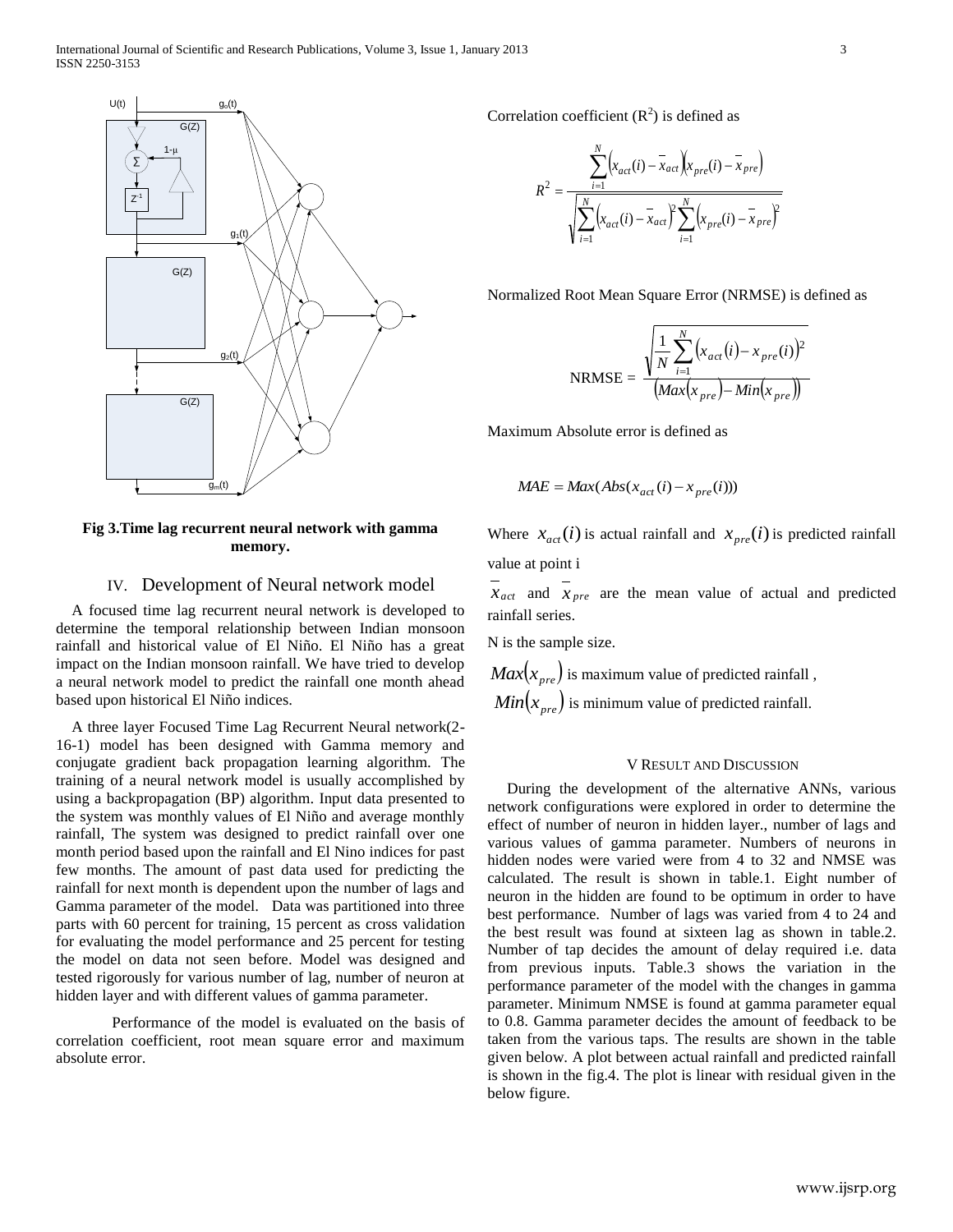| <b>Number</b><br>of Taps | <b>NMSE</b> | <b>Max Abs</b><br><b>Error</b> | <b>Correlation</b><br><b>Coefficient</b> |
|--------------------------|-------------|--------------------------------|------------------------------------------|
|                          | 0.14685     | 0.07201                        | 0.93733                                  |
| 8                        | 0.13298     | 0.06966                        | 0.94084                                  |
| 12                       | 0.14557     | 0.07403                        | 0.93861                                  |
| 16                       | 0.17348     | 0.07863                        | 0.92301                                  |
| 24                       | 0.17686     | 0.07513                        | 0.93097                                  |
| 32                       | 0.16601     | 0.07380                        | 0.92773                                  |

**Table 1. Performance parameter at different Number of neuron in the hidden layer**



**Fig 4. Scatter plot between actual and predicted rainfall and residual plot**

#### **REFERENCES**

- [1] K. Krishna Kumar, B.Rajagopalan and M. A Cane, "Epochal changes in Indian monsoon ENSO Precursors,*". Science*, 1999, 284, pp. 2156–2159.
- [2] E. M. Rasmusson, T. H. Carpenter, "The relationship between eastern equatorial Pacific sea surface temperature and rainfall over India and Sri Lanka,". *Mon. Weather Rev*., 1983 vol. 111, pp. 517–528.
- [3] C.F. Ropelewski, M.S. Halpert, "Global and regional-scale precipitation associated with El Nino/Southern Oscillation," *Mon.Weather.Rev.,* 1987 vol. 115, pp. 1606-1626.
- [4] P.J. Webster, and S.Yang, " Monsoon and ENSO: Selectively interactive Systems", *Quart.J.Roy.Met.Soc*., 1992, vol.118, pp. 877-926.
- [5] N.C. Lau, M.J. Nath, "Impact ENSO on the variability of the Asian-Australian Monsoons as simulated in GCM experiments," *Journal of Climate* 2000 vol. 13(24) pp. 4287–4309.
- [6] B.Wang, R.Wu, T.Li, "Atmosphere–warm Ocean interaction and its impacts on Asian–Australian monsoon variation," *Journal of Climate* 2003 vol. 16(8) pp.1195–1211.
- [7] K.Krishna Kumar, B.Rajagopalan, M.Cane, "On the weakening relationship between the Indian monsoon and ENSO", *Science*, 1999 vol. 284, pp. 2156-2159.
- [8] C.J.C. Reason, R.J. Allan, J.A. Lindesay, T.J. Ansell, " ENSO and climatic signals across the Indian Ocean Basin in the global context: part I,

| <b>Number</b><br>of Lag | <b>NMSE</b> | Max<br>A <sub>bs</sub> | <b>Correlation</b><br>Coefficient |
|-------------------------|-------------|------------------------|-----------------------------------|
|                         |             | <b>Error</b>           |                                   |
| 4                       | 0.20911     | 0.08376                | 0.89842                           |
| 8                       | 0.13794     | 0.06934                | 0.93245                           |
| 12                      | 0.13813     | 0.06932                | 0.93687                           |
| 16                      | 0.13298     | 0.06966                | 0.94084                           |
| 18                      | 0.16869     | 0.07540                | 0.92507                           |
| 20                      | 0.20620     | 0.08993                | 0.91550                           |
| 24                      | 0.16629     | 0.08015                | 0.92719                           |

**Table 2. Performance parameter at different Tap number**

| Gamma<br><b>Parameter</b> | <b>NMSE</b> | Max<br>Abs<br><b>Error</b> | <b>Correlation</b><br>Coefficient |
|---------------------------|-------------|----------------------------|-----------------------------------|
| 0.20                      | 0.24665     | 0.09502                    | 0.88780                           |
| 0.40                      | 0.18667     | 0.08427                    | 0.91519                           |
| 0.60                      | 0.15908     | 0.07429                    | 0.92897                           |
| 0.70                      | 0.17163     | 0.07371                    | 0.94222                           |
| 0.80                      | 0.14386     | 0.07027                    | 0.94052                           |
| 0.90                      | 0.13946     | 0.06946                    | 0.94038                           |
| 1.00                      | 0.16600     | 0.08151                    | 0.92128                           |
| 1.20                      | 0.19806     | 0.09441                    | 0.92692                           |

**Table 3. Performance parameter at different values of Gamma Parameter**

interannual composite patterns", *International Journal of Climatology ,*  2000 vol. 20(11) pp. 1285–1327

- [9] R.H. Kripalani, A.Kulkarni, "Climatic impact of El Nino/La Nina on the Indian monsoon: a new perspective," *Weather* 1997 vol. 52 pp**.** 39–46.
- [10] K. Hornik, M. Stinchcombe and H. White, "Multilayer feedforward networks are universal approximators," *Neural Networks* 1989 vol. 2, pp. 359-366.
- [11] F. Sven Crone," A Business Forecasting Competition Approach to Modeling Artificial Neural Networksfor Time Series Prediction," IC-AI 2004 pp. 207-213.
- [12] D.W. Patterson, K.H.Chan, C.M.Tan, "Time Series Forecasting with neural nets: a comparative study," *Proc. the international conference on neural network applications to signal processing. NNASP*, 1993 Singapore pp 269-274.
- [13] M.French, W. Krajewski and R.R. Cuykendall, "Rainfall forecasting in Space and time using a neural network," *Journal of Hydrology* 1992 vol.137 pp.1-31
- [14] I.W. Sandberg, and L.Xu, "Uniform approximation and gamma networks," *Neural Networks*, 1997 vol. 10, pp. 781–784.
- [15] B. deVries and J. C. Principe, "The gamma model—A new neural model for temporal processing," *Neural Networks*, 1992 vol. 4, pp. 565–576.